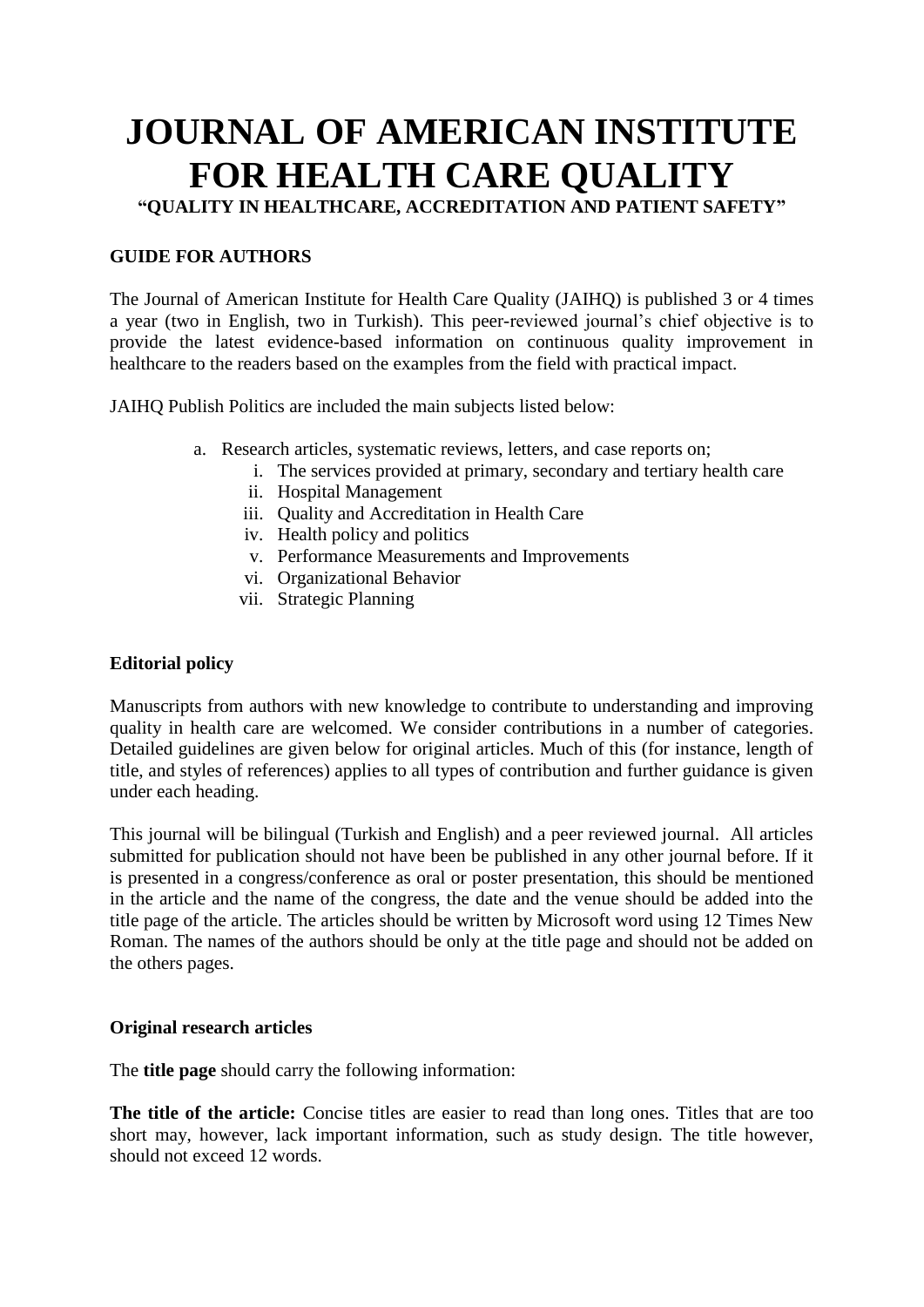**Authors' names:** First name, middle initial then last name followed by highest academic degree and institutional affiliations. Manuscripts submitted for publication must be accompanied by an [Author Statement Form](http://www.aafp.org/online/etc/medialib/aafp_org/documents/news_pubs/afp/authors_form.Par.0001.File.dat/afp_authors_form.pdf) signed by all authors. This form includes an authorship statement, a financial disclosure statement and a copyright transfer statement. The signed form should be faxed to

**Corresponding author:** The name, mailing address, telephone, fax numbers and e-mail address of the author responsible for correspondence about the manuscript. The corresponding author should indicate clearly whether his or her e-mail address is to be published.

## **Abstract Page:**

**Abstract:** All articles should have a structured abstract of no more than 250 words. This should be set out with the following headings (if appropriate): Background, Aim, Design of the study, Setting, Methods, Results, and Conclusion.

**Keywords:** Up to six keywords may be included, which should be MeSH headings as used in Index-Medicus.

**Main text:** Articles should follow the traditional format of introduction, methods, results, discussion and references. The text can be up to 3000 words in length, excluding tables, figures, or references. We strongly discourage the use of non-standard abbreviations for medical terms, except where it would otherwise render the text unwieldy.

The **introduction** should be a succinct and up-to-date review of the key articles that have formed the intellectual background of the study. It does not need to be a systematic review, but it should avoid obviously selective quotation of the literature. A purpose statement or a list of objectives of the article should be included here as well.

The **method** section should include a description of setting, patients/population, sampling, intervention, the time that the study took place, instruments used to measure outcomes, methods of data collection and the statistical tests applied (and software used for analysis).

The **results** section should contain all the required information to assess the validity of the conclusions. For quantitative studies, the section should include details of the response rates and numbers lost to follow-up.

## **Discussion**

The subheadings are:

- Summary of main findings;
- Strengths and the limitations of this study;
- Comparison with existing literature;
- **Implications for future research or clinical practice.**

Up to six **tables** or **figures** are permitted in an article. Pie charts are strongly discouraged. All figures and tables must have a caption.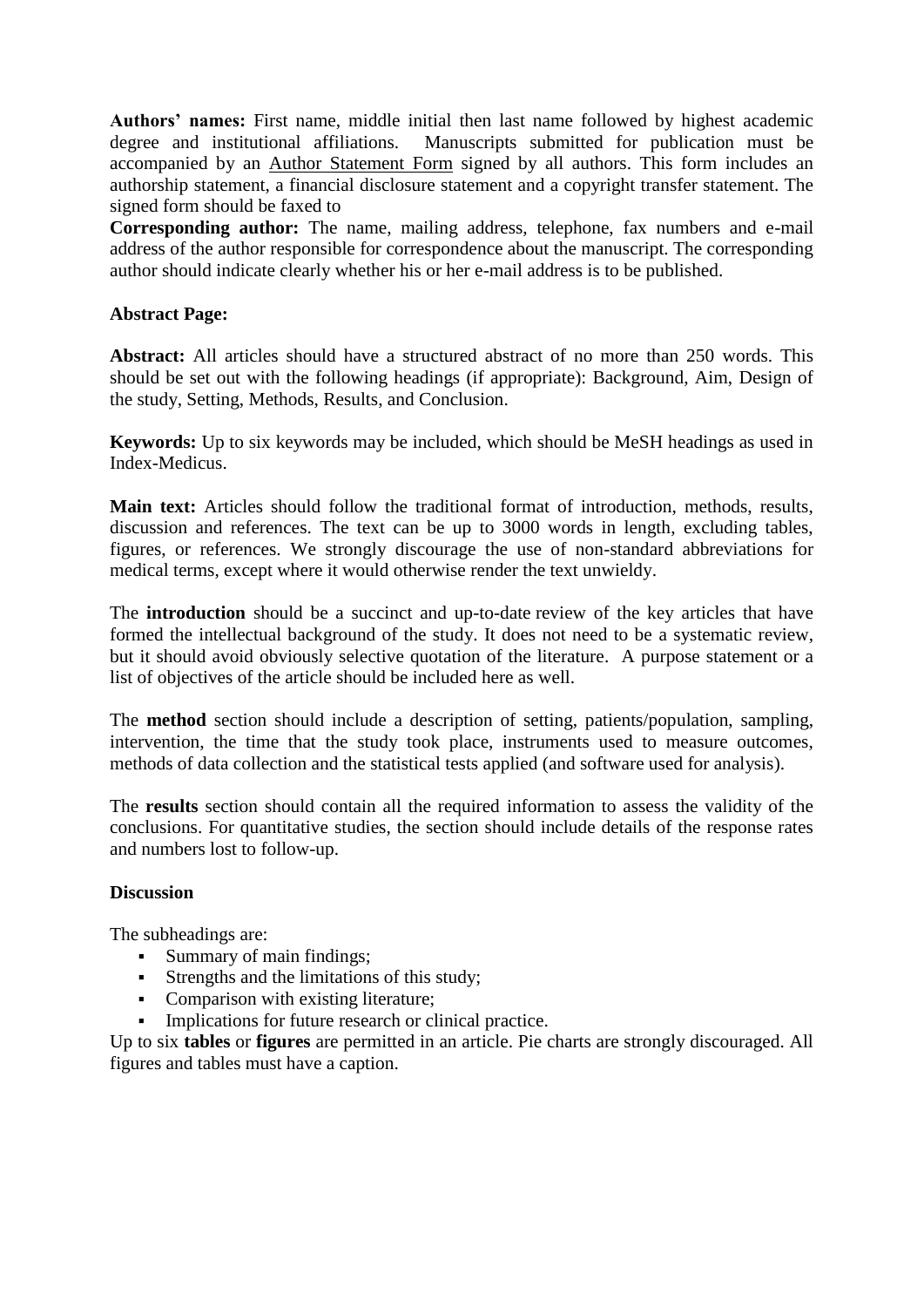**Tables:** For all tables that are borrowed or adapted from other sources, include photocopies of the tables as they appeared in the original source, making sure that complete reference data are included for the original source. Explicit permission should be sought for publishing these tables from the original publisher.

Tables should be interpretable without reference to the text. Each table should have a title and be numbered sequentially with Arabic numerals. Put each table with double-line spacing on a separate page. Use the "Tables" function of your word processor to create the table rather than just using "spaces" and "tabs".

Figures: The term "figures" refers to illustrations, photographs, radiographs, scans, sonograms, diagrams, graphs, flow charts, algorithms, etc. Authors should transfer copyright ownership of original figures to the **JAIHQ**. For all figures that are borrowed or adapted from other sources, include photocopies of the figures as they appeared in the original source, making sure that complete reference data for the original source are included. Again, explicit permission should be sought for publishing these tables from the original publisher.

Clearly identify figures that have not been previously published and are supplied by a person other than the author and include complete contact information for the owner of the material. **JAIHQ** will assist in seeking permission from the copyright owner to publish the material in print and other formats.

Each figure should be submitted as a separate digital file and numbered sequentially as it appears in the text.

At the end of the text and before the references we ask authors to report:

- Funding body with reference number where appropriate;
- Body giving ethical approval with reference number where appropriate;
- Competing interests;

**Acknowledgements:** Authors should include acknowledgements of all those who have helped with and contributed to the study (including the patients) in the preparation or review of the manuscript who are not authors of the paper. Individuals should only be acknowledged with their expressed permission.

**References** are presented in Vancouver style, with standard Index Medicus abbreviations for journal titles. Authors should try to limit the number of references to no more than 25.

Please number references in the text in the order of citation. Use double-line spacing in your reference list; arrange references numerically, not alphabetically. List the first three authors followed by "et al."; if there are fewer than three authors, list them all. Note the following examples of reference style:

## *Standard Journal Article*

## **a. Journal:**

i. Author A.A Name, Authors B.B Name.(Surname of the Author and the capital letter of first name), Title of the Article, name of the Journal, Volume of the Journal, The corresponding pages, the first and the last page number of the article cited.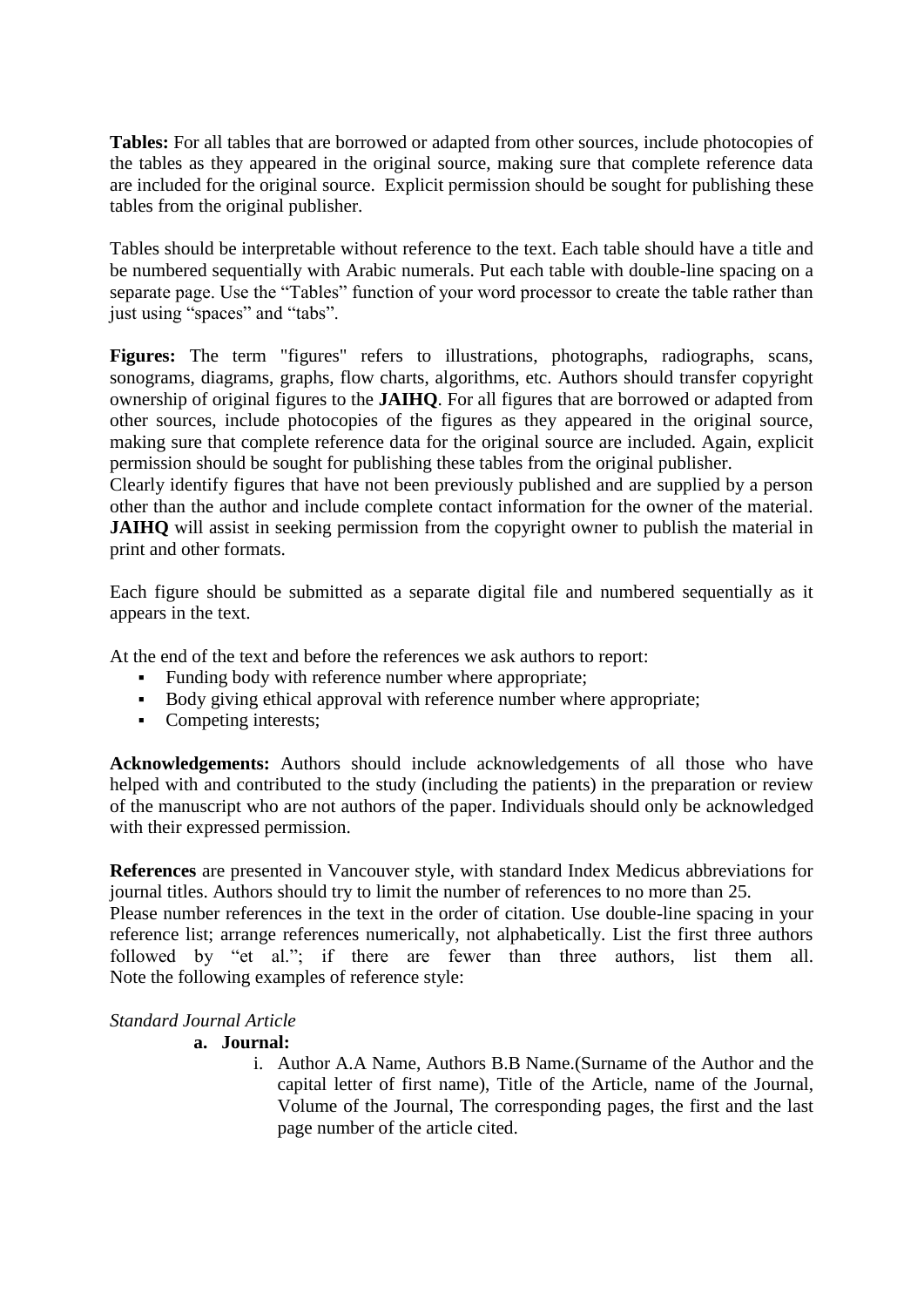- ii. Davis, R., Revak J. R., & Crislip, K. E. (2006). Organizational downsizing: a review of literature for planning and research. Journal of Healthcare Management, 23, 170–184
- iii. Kathuria C., Al-Assaf A.F., Akgün S.,(2007), How Can Medical Errors Reporting Be Comprehensive And As User Friendly As Possible?, Hospital&Life Hastane Formu Dergisi, January-February;13-21.

# **b. Book Chapters:**

- iv. Author A.A Name, Authors B.B Name.(Surname of the Author and the capital letter of first name), Year, Title of the book chapter, Editor A, Editor B, Title of the Book The corresponding pages, the first and the last page number of the book chapter cited, Place of Publication
- v. Henken, J. (1999). The dynamic capacities of firms. In: M. L. Dupuis, C. E. Falcon, & C. K. Lovett (Eds.), *Technology, organization, and competitiveness* (pp. 10–24). Washington, DC: National Academy Press.

# **c. Books:**

- vi. Author A.A Name, Authors B.B Name.(Surname of the Author and the capital letter of first name), Title of the Book, Place of Publication and Company.
- vii. Zweizig, K. A., Pinkus, R. M., & Vecchioni, T. L. (2000). *Health care management: organization design and behavior*. Philadelphia: Lippincott Williams & Wilkins.

# **d. Electronic address:**

- viii. Author A.A Name, Year, The title of the study, the Internet address and the date of retrieved.
- ix. Simons, D. Gone in 60 seconds: an innovative chain is trying to reinvent the way you get treated for routine ailments. Retrieved June 14, 2005, from www.ensuringsolutions.org.

# **Brief reports**

The guide is the same as for original articles with the following exceptions:

- The abstract need not be structured:
- Authors should limit themselves to no more than six references and two figures or tables;
- The word limit for the abstract is 80 words and for the main text it is 800 words.

## **Systematic reviews**

These are approximately 4000 words in length. We welcome systematic reviews on areas of interest and importance to primary care professionals. They should be written in a style suitable for the Journal but should aspire to the quality standards set by the Cochrane Database of Systematic Reviews. Authors may find it helpful to consult the instructions for systematic reviews given on the Cochrane Collaboration website [http://www.cochrane.org.](http://www.cochrane.org/) Systematic reviews should conform to the QUORUM statement and this can be downloaded from [http://www.consort-statement.org/QUOROM.pdf.](http://www.consort-statement.org/QUOROM.pdf)

Reviews should include a non-structured abstract.

## **Editorials**

These are statements of informed opinion. Editorials should be up to 1200 words in length and have no more than 12 references.

# **Letters**